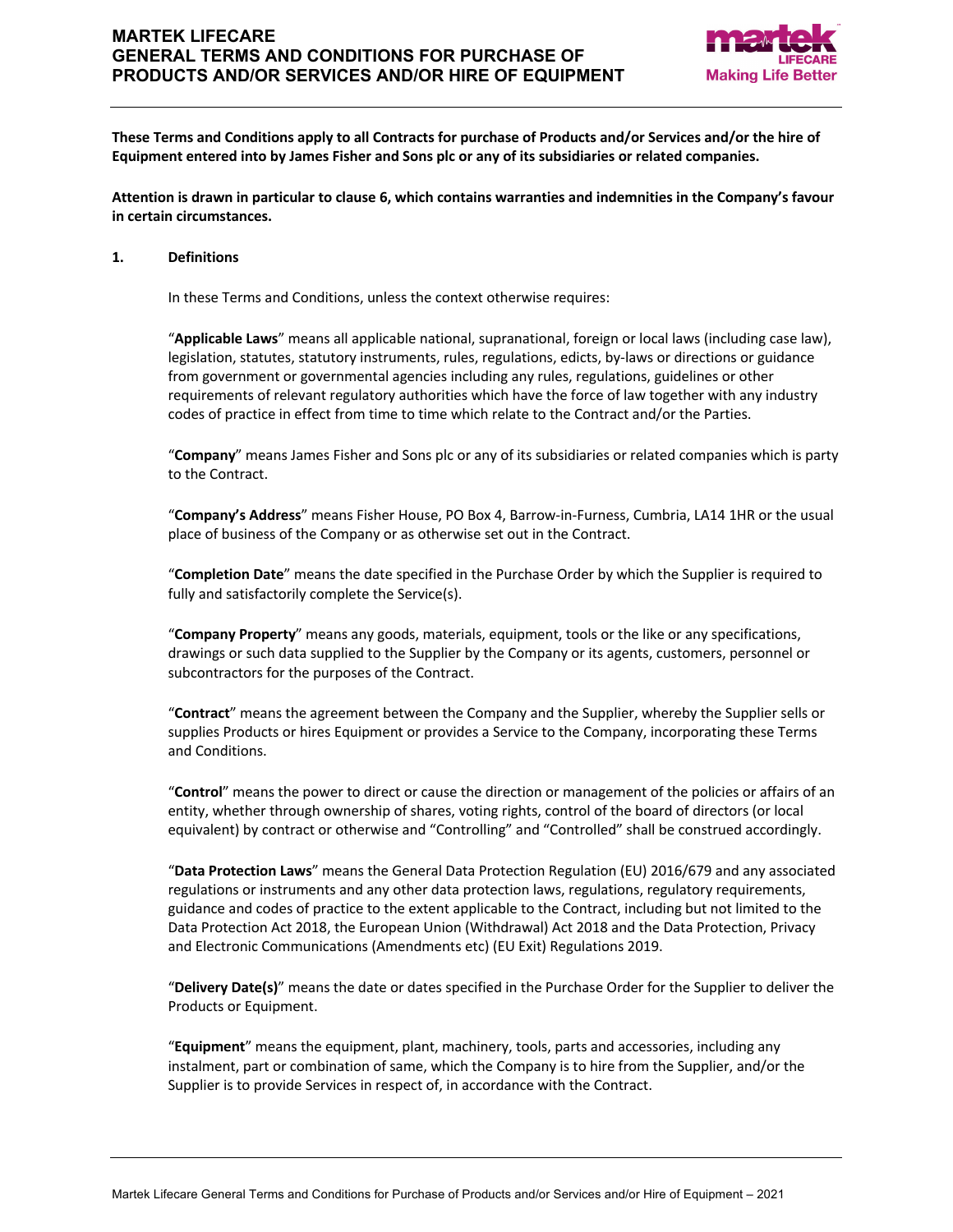# **MARTEK LIFECARE GENERAL TERMS AND CONDITIONS FOR PURCHASE OF PRODUCTS AND/OR SERVICES AND/OR HIRE OF EQUIPMENT**



"**Export Controls and Sanctions Laws**" means any applicable laws, regulations, rules, licences, orders or requirements relating to importing, export controls, trade or economic sanctions and embargoes.

"**Hire Period**" means the period from the time the Equipment is delivered by the Supplier to the Company until the time the Equipment is made available by the Company for collection by the Supplier at Company's Address or other such address as may be agreed in Writing.

"**IPR**" means any patents, rights to inventions, registered designs, copyright and related rights, database rights, design rights, topography rights, trade secrets, processes rights in know-how, rights of confidence and any other intellectual or industrial property or other proprietary rights of any nature including all applications for, and renewals or extensions of such rights and all similar or equivalent rights or forms of protection which subsist or will subsist now or in the future in any part of the world.

"**Losses**" or "**Claims**" includes all actions, causes of action, claims, demands, proceedings, damages, awards, payments, debts, losses, costs, expenses (including legal or professional expenses), penalties, fines, compensation or other liabilities w h e t h e r direct, indirect, consequential or otherwise including loss of profit, business, turnover or market share, and interest thereon.

"**Mandatory Policies**" means the Company's policies and procedures relating to ethics, anti-bribery and corruption, slavery and human trafficking, tax evasion and data privacy, which are available on the James Fisher and Sons plc website (https://www.james-fisher.com) and as may be updated from time to time.

"**Party**" means each of the Company and the Supplier and "Parties" shall be construed accordingly.

"**Price**" means the charge made by the Supplier for the provision of Services, sale of Products or hire of Equipment as further defined in the Contract.

"**Product(s)**" means any goods, materials, equipment, machinery, products or articles of whatsoever nature, which the Supplier is to sell to the Company, or provide any Services in respect of, under the Contract.

"**Purchase Order**" means the written instruction issued by the Company to the Supplier setting out the requirements of the Company for the purchase of Products and/or Services and/or the hire of Equipment.

"**Quotation**" means the Supplier's quotation for the provision of Services, sale of Products and/or hire of Equipment.

"**Service(s)**" means any services or work provided by the Supplier to the Company under the Contract including the provision of any consultancy or advisory services, research or design services, or the service, maintenance, refurbishment or provision of qualified operators for the use or operation of the Products or Equipment.

"**Supplier**" means any person, firm, company, partnership, competent authority or other business entity engaged in supplying Services, hiring Equipment or providing Products to the Company under the Contract.

"**Terms and Conditions**" means the Terms and Conditions set out in this document and any other terms and conditions agreed pursuant to clause 2.1.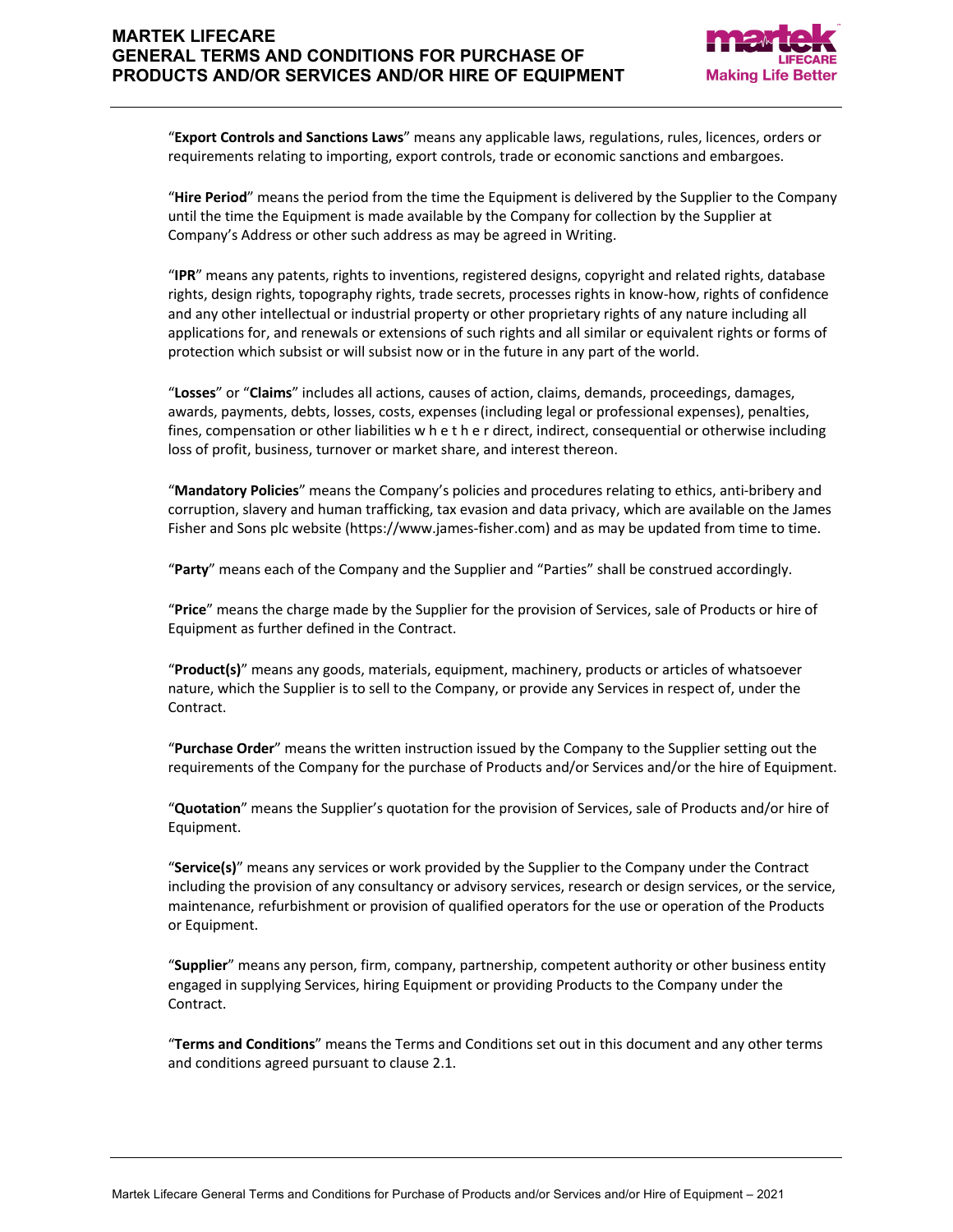

"**Writing**" means any form of written communication including electronic mail ("Email") where the parties have agreed either expressly or by a course of dealing to communicate by Email and have provided each other with correct Email addresses accordingly, save that any Email shall take effect only when received by the recipient.

"**Workforce**" means the Supplier and/or its personnel, employees, agency workers, agents, officers, directors, contractors, sub-contractors including any key personnel, or any other person at the behest of the Supplier.

## **2. Application**

- **2.1** All business conducted by the Supplier with the Company, including any Contracts, Purchase Orders, Quotations or pre- contractual negotiations, shall be subject to these Terms and Conditions to the exclusion of any and all other terms and conditions, including any standard or general terms and conditions of purchase, sale, hire or for services confirmed or referred to in any Quotation or acknowledgement from the Supplier, except where the Parties have identified or incorporated mutually agreed special conditions into a Purchase Order to modify, supplement or amend these Terms and Conditions ("Special Conditions"). Such Special Conditions shall apply equally with these Terms and Conditions but in the event of a conflict or any ambiguity between these Terms and Conditions and the Special Conditions, the Special Conditions shall prevail.
- **2.2** Any and all statements, warranties, representations, advice or recommendations made or given by the Company during negotiations prior to the conclusion of a Contract are not binding unless incorporated into the Contract in Writing and signed by both parties.
- **2.3** The headings in these Terms and Conditions are for convenience only and shall not affect their interpretation.
- **2.4** If any provision of these Terms and Conditions is held by any competent court, tribunal or authority to be invalid or unenforceable in whole or in part the validity of the remainder of the provision and all other remaining provisions of these Terms and Conditions shall not be affected thereby.
- **2.5** A Contract shall be formed when the Supplier accepts the Company's Purchase Order subject to these Terms and Conditions.
- **2.6** The Supplier will sell Products and/or hire Equipment and/or provide Services to the Company and the Company will pay the specified Price, in accordance with the Contract.

# **3. Performance of Contract**

**3.1** Unless otherwise agreed in Writing or specified in the Purchase Order, the place of performance of the Contract, including any delivery of Products or Equipment or where any Services are to be provided, shall be the Company's Address. Unless otherwise agreed in Writing, it is the Supplier's obligation and risk to deliver any Products or Equipment the subject of the Contract to the Company's Address or any other address the Company may nominate.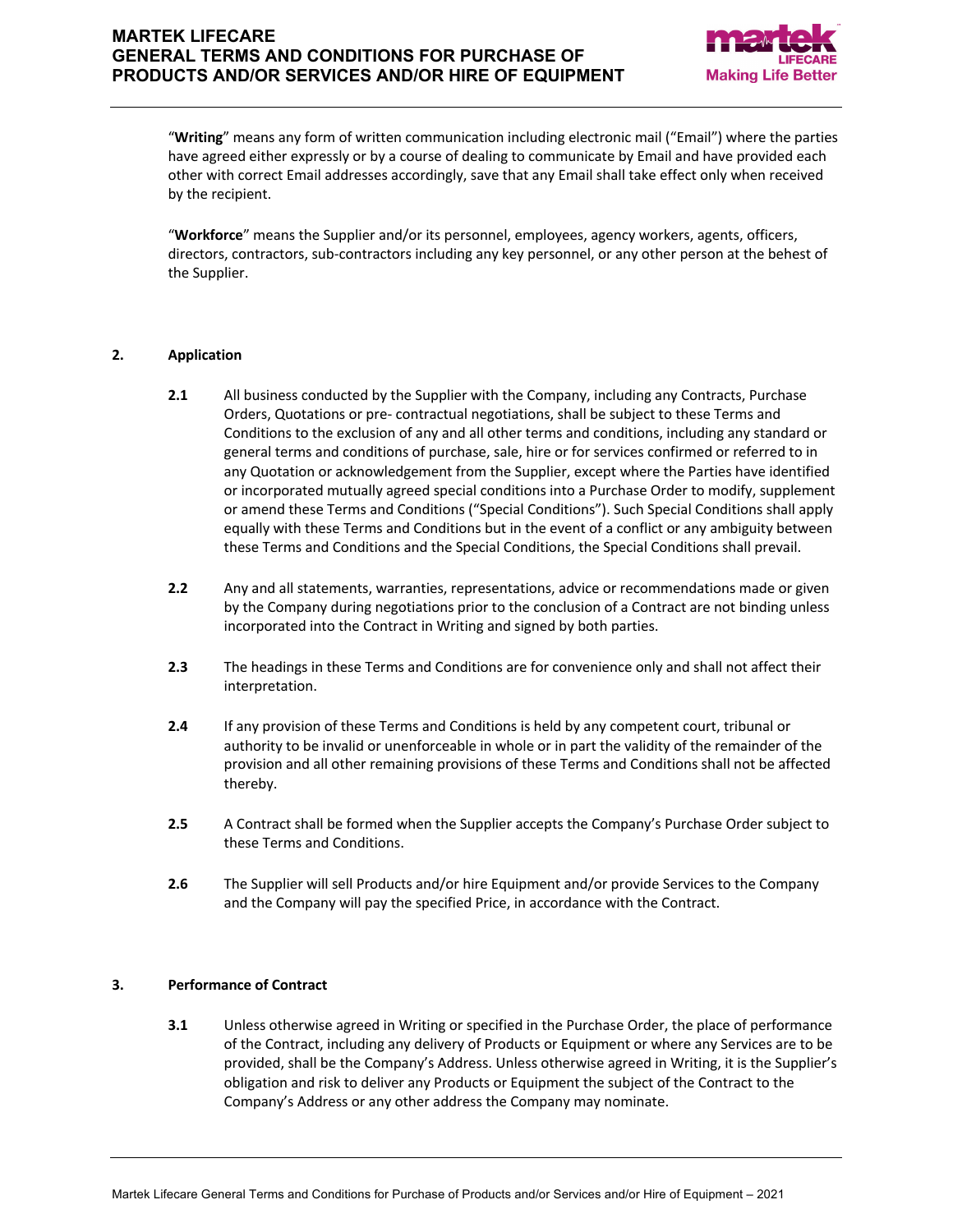

- **3.2** Where the Supplier agrees to sell Products or hire Equipment to the Company, it is the essence of the Contract that the Supplier will deliver any Products or Equipment to the relevant address by the Delivery Date within normal office hours.
- **3.3** Where the Supplier agrees to provide a Service to the Company, it is the essence of the Contract that the Supplier will complete the Service by the Completion Date.
- **3.4** The Supplier must notify the Company immediately of any circumstances whatsoever which might cause non-compliance with the Completion Date and/or the Delivery Date(s).
- **3.5** The Supplier shall provide the Company in good time with any instructions or other information required to enable the Company to accept performance of the Services and/or delivery of the Products or Equipment.
- **3.6** Products or Equipment shall remain at the risk of the Supplier until acceptance by the Company. Where applicable, ownership of the Products shall pass to the Company on delivery, save that if Company makes any advance payment to the Supplier before delivery, title to Product shall pass to the Company in proportion to the advance payment made Where Company has made advance payment equal to or greater than 80% or more of the Price, title to the Product shall pass in full to Company and where advance payment is required before delivery, Supplier shall at request of the Company issue a vesting certificate in a form acceptable to Company or provide bank security in a form and from a provider acceptable to Company.
- **3.7** The Company shall not be obliged to accept quantities of Product, which vary from those specified in the Contract or accept delivery of Product in instalments unless expressly agreed in the Contract.
- **3.8** The Supplier shall not effect delivery earlier than the relevant Delivery Date without prior written consent from the Company.
- **3.9** Expedition. The Company reserves the right to request that the delivery of the Products, Equipment and/or Services is expedited. The Supplier shall use its best endeavours to accept any such request from the Company.
- **3.10** Suspension. The Company reserves the right to request that the delivery of the Products, Equipment and/or Services is suspended at any time. Supplier shall not be entitled to any additional costs relating to suspension, unless such suspension continues for a period greater than 6 months and any additional costs must be agreed in advance and in writing with the Company. For the avoidance of doubt, any suspension relating to force majeure (as defined in clause 15) shall not entitle the Supplier to any additional costs.
- **3.11** The Products and/or Equipment will be properly packed and secured in such a manner as to reach their destination undamaged and in good condition.
- **3.12** The Company shall not be deemed to have accepted any Product until it has had a reasonable time to inspect and test them following delivery (including but not limited to the Company's rights in clause 6.5). For the avoidance of doubt no inspection or testing by the Company whether before or after delivery of the Product nor the signing of any delivery note or other document acknowledging physical receipt of any Product shall be deemed to constitute or evidence acceptance or approval of the Product nor be deemed a waiver of the Company's rights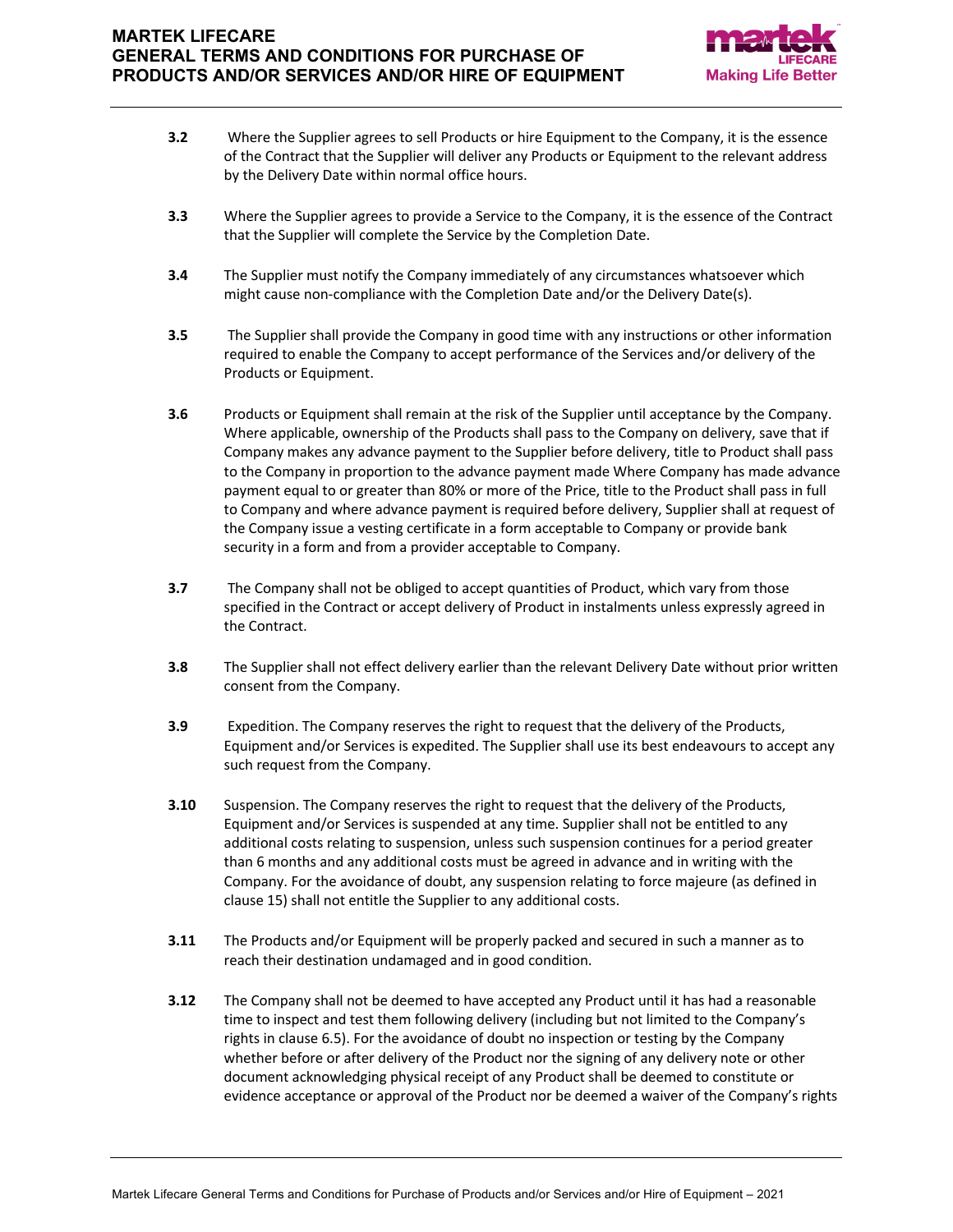

either to cancel or return all or any part thereof where the Products are found to be defective or not in accordance with the Contract.

**3.13** Where Company hires any Equipment, Company shall not be liable to pay any hire charges during any period of downtime of the Equipment and the Company shall have no liability for the Equipment outside the Hire Period. Where there is a total loss to the Equipment, the Hire Period will immediately end and there will be no ongoing liability to pay any hire charges.

### **4. Price**

- **4.1** The Price for the provision of Services, purchase of Products or hire of Equipment shall be that agreed between the parties and confirmed in Writing by the Company or specified in the Purchase Order. All sums payable under the Contract are exclusive of VAT, which shall be added if appropriate at the rate prevailing at the relevant tax point but inclusive of any other applicable tax or duty payable upon such sums.
- **4.2** Unless otherwise specified, the Price for any Services, Products or Equipment provided by the Supplier shall be inclusive of any and all costs, charges or taxes relating to storage, loading, carriage, unloading, delivery and insurance of any Products or Equipment or any licence fees, duties, local taxes or additional costs of such nature.
- **4.3** The Company shall not accept any variation of the Price or any additional charges from the Supplier unless agreed in Writing by the Company.

### **5. Invoicing and Payment**

- **5.1** The Supplier will issue to the Company an invoice or invoices for the Price of any Services, Products or Equipment at the intervals agreed in the Contract, or in the absence of such terms, following completion of the Contract.
- **5.2** Unless otherwise agreed, the Company will pay undisputed invoice(s) within sixty (60) days of receipt of the invoice.
- **5.3** The Company shall have the right to set-off in law or equity against any sums due to the Supplier any sums which in the Company's opinion is due from the Supplier to the Company. Any amounts paid by the Company in error or in excess of Supplier's entitlement shall be refunded to the Company immediately.

### **6. Warranties, Representations, Risk and Indemnities**

- **6.1** The Supplier repres ents, warrants and guarantees to the Company that the Products sold or Equipment supplied by the Supplier:
	- 6.1.1 are of the best available design;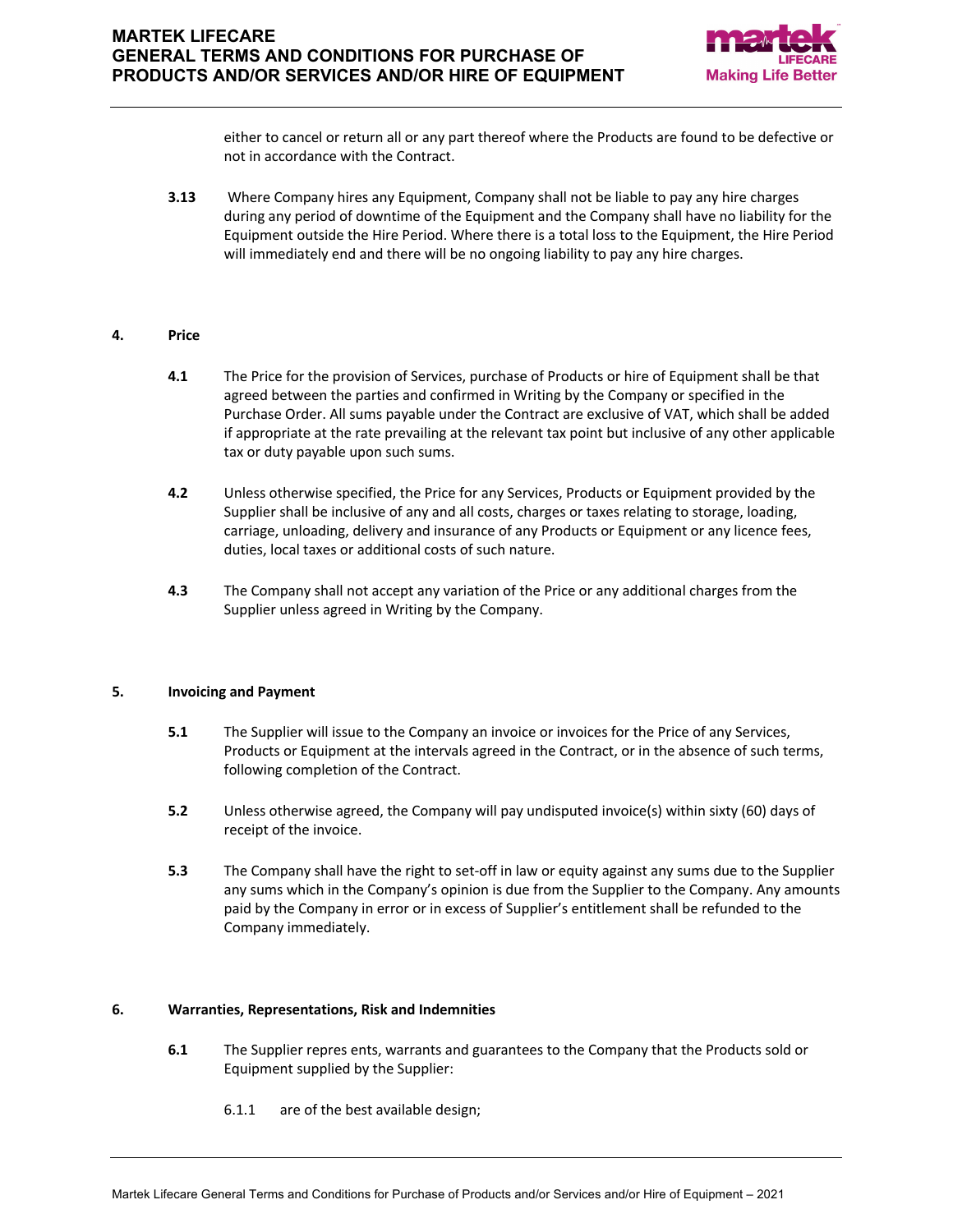

- 6.1.2 are of the best quality, material and workmanship;
- 6.1.3 are fit for purpose and meet all standard industry requirements;
- 6.1.4 are genuine product and not counterfeit (in whole or part);
- 6.1.5 are without fault;
- 6.1.6 conform in all respects with the Company's Purchase Order and any specification, drawing, requirement or other information provided to the Supplier; and
- 6.1.7 comply with all Applicable Laws.
- **6.2** The Company's rights under these Terms and Conditions are in addition to the statutory terms implied in favour of the Company by the Sale of Goods Act 1979 and/or the Supply of Goods and Services Act 1982, and any subsequent amending or relevant legislation.
- **6.3** The Company is entitled to rely on any statement, warranty, representation, advice and/or recommendation made by the Supplier during negotiations and/or after the date of the Contract, and such statements, warranties, representations, advice and/or recommendations shall be deemed incorporated into the Contract.
- **6.4** Where the Supplier is providing a Service to the Company, the Supplier agrees to exercise utmost care and skill in doing so and in accordance with any applicable industry standards and that the Services will be performed by appropriately trained and qualified personnel.
- **6.5** Prior to delivery of any Products or Equipment by the Supplier, the Company shall have the right if it so wishes to inspect and test the Products or Equipment at all times, and if the results of such inspection or testing cause the Company to consider that the Products or Equipment do not, or are unlikely to, conform with the Purchase Order and/or any specification, drawing or information provided to the Supplier, the Company shall inform the Supplier and the Supplier shall immediately take such action as is necessary to ensure conformity.
- **6.6** Where the Supplier is not the manufacturer of the Products or Equipment, the Supplier will transfer to the Company the benefit of any warranty or guarantee given to the Supplier in respect of such Products or Equipment.
- **6.7** The Supplier shall indemnify the Company in full against all Losses incurred by the Company as a result of or in connection with:
	- 6.7.1 defective workmanship, quality or materials (including any counterfeit product);
	- 6.7.2 an infringement or alleged infringement of any intellectual property rights caused by the use, manufacture or supply of the Services, Products or Equipment;
	- 6.7.3 breach or negligent performance or failure or delay in performance of the Contract by the Supplier;
	- 6.7.4 defective Products or Equipment;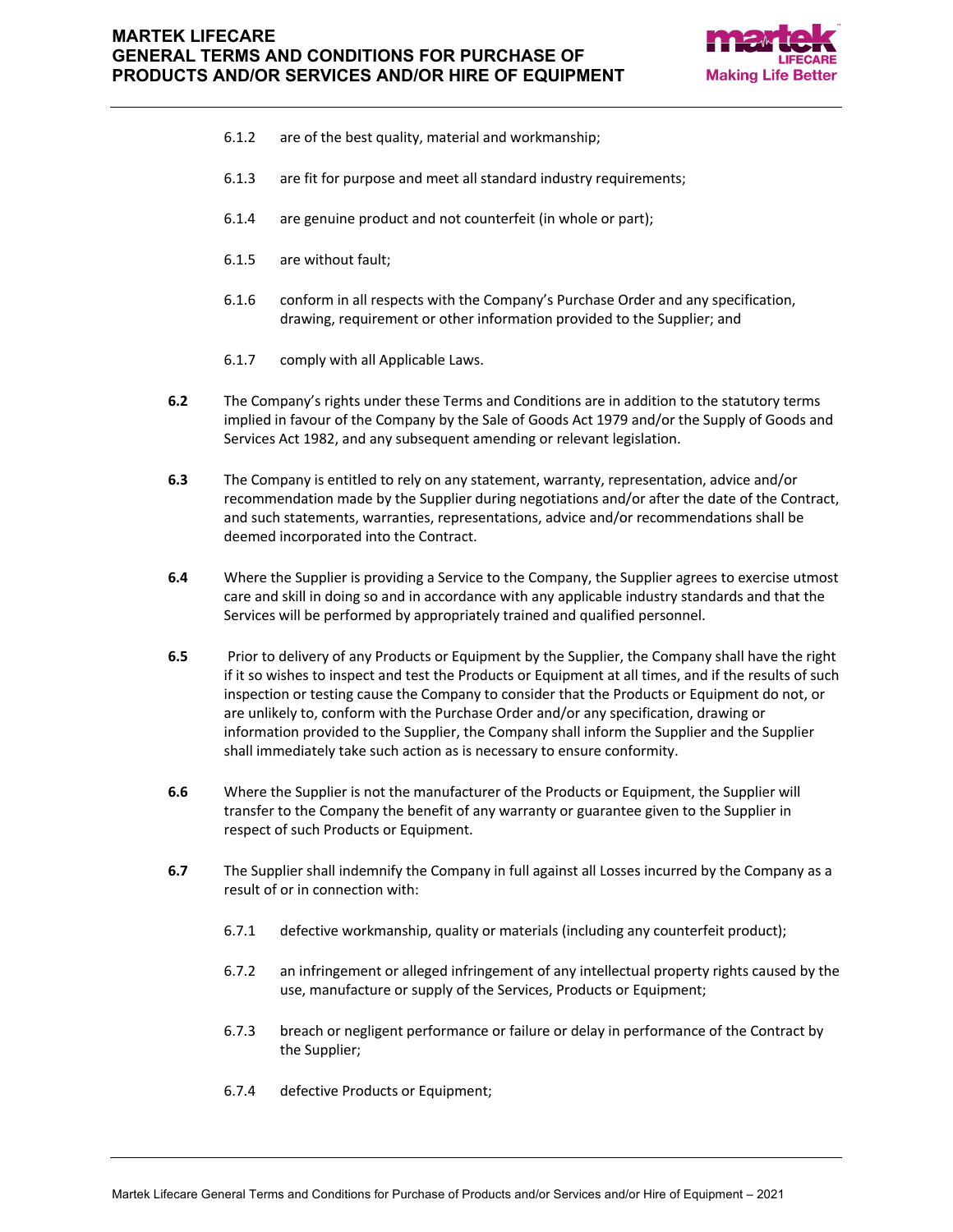

- 6.7.5 the use or possession of the Equipment or the Products or the Equipment or Products failing to perform as expected, including any explosion or other malfunction of the Equipment or Products;
- 6.7.6 any failure by the Supplier to comply with any term or terms of the Contract (including but not limited to any breach of clauses 10, 11 and/or 12); and
- 6.7.7 any claim made against the Company by a third party which relates to any of the foregoing.
- **6.8** Without prejudice to any other right or remedy which the Company may have, if any fault or defect in any Products shall occur within twelve (12) months after the Products have been delivered, the Company shall notify the Supplier and the Supplier shall then (at the Company's option) either replace the Products or make good the Products at the expense of the Supplier and any Products so replaced or made good shall be guaranteed by the Supplier on the same terms for a further period of twelve (12) months. The Supplier shall be liable for all costs relating to the foregoing, including Company's costs relating to the removal and replacement of any defective or counterfeit Product and any additional testing or certification that may be required by Company to demonstrate compliance with the Contract requirements.
- **6.9** Where the Supplier's Workforce boards any vessel or craft or enters the environs of any other property or premises owned or leased or occupied by the Company, in connection with the Contract,
	- **6.9.1** the Supplier agrees to hold the Company, its employees, directors, crew, servants, agents and insurers (together the "Indemnified Parties") harmless, and to indemnify them:-
		- 6.9.1.1 for any Losses of whatsoever nature that they may sustain and/or incur as a result of any act or omission by the Supplier's Workforce, and
		- 6.9.1.2 in respect of their liability for any Claims of whatsoever nature which may be made against them by the Supplier's Workforce, their heirs or assigns, and
		- 6.9.1.3 in respect of their liability for any Claims of whatsoever nature which may be made against them by any third party arising out of any default, act or omission by the Supplier's Workforce, and
		- 6.9.1.4 in respect of any and all Losses incurred by them arising from any injury to or illness of the Supplier's Workforce.
	- **6.9.2** the Supplier also:
		- 6.9.2.1 undertakes and guarantees that all its liabilities, of whatsoever nature arising out of this clause 6.9 will be insured by the Supplier with an insurance company or facility acceptable to the Company, and further that the insurance company or facility concerned will waive its rights of subrogation against the Indemnified Parties, and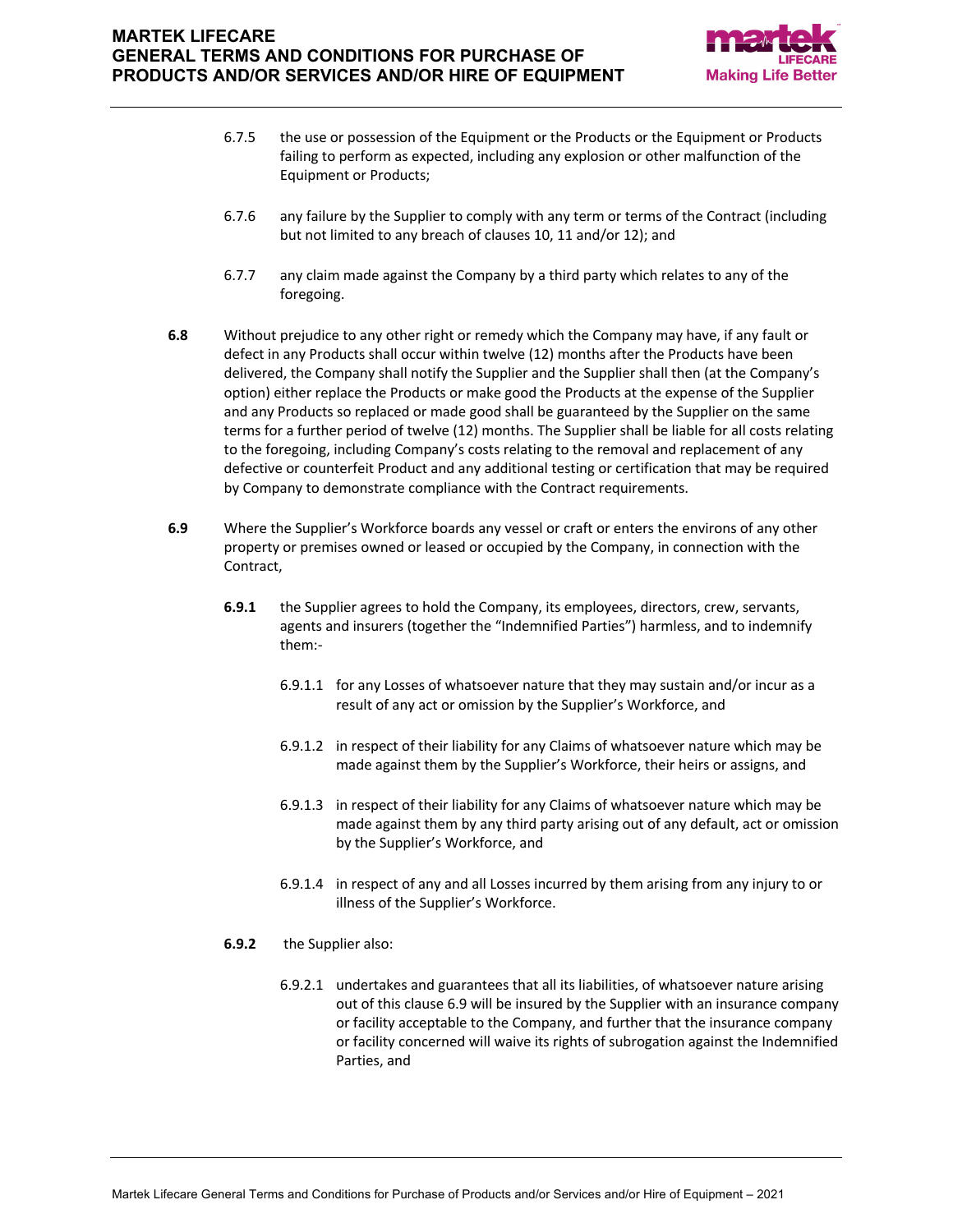

6.9.2.2 agrees, in the event of any proceedings, action, arbitration and/or claim being commenced against the Indemnified Parties in respect of any and all of the matters referred above, provide the Indemnified Parties from time to time on demand with sufficient funds to defend any such proceedings.

### **7. Company's Property**

- **7.1** All Company Property shall be dealt with strictly in accordance with Company's instructions and shall at all times remain the exclusive property of the Company and shall be held by the Supplier in safe custody and maintained and kept in good order and condition by the Supplier until returned to the Company. Where possible all Company Property shall be stored separately and clearly marked or identifiable as the property of the Company. The Supplier shall be responsible for maintaining insurance to cover any Company Property in its possession and shall be fully responsible for any loss or damage to Company Property whilst in the Supplier's care, custody and control.
- **7.2** On expiry or termination of the Contract (for whatever reason), or as may be requested by the Company at any time, the Supplier shall promptly return to the Company (or dispose of in accordance with the Company's instructions) all Company Property (including any copies thereof) in its possession and shall certify to the Customer when the same has been completed.

### **8. Confidentiality, Intellectual Property and Non-solicitation**

- **8.1** All Company Property and all techniques, processes, inventions, tradesecrets, equipment, drawings, designs, specifications, documents , proposals and information concerning the Services, Products or Equipment or relating to the Company's business of which the Supplier and its Workforce shall obtain knowledge or information (except to the extent that they are within or fall into the public domain other than by breach of the Contract) shall remain both during and after the completion of the business conducted under the Contract the absolute and exclusive property of the Company and the Supplier shall keep confidential and retain the same with the utmost secrecy and shall use its utmost endeavours to ensure that all its Workforce shall abide by the terms of this provision as though it were binding upon each of them and the Supplier shall not, and shall procure that each member of its Workforce shall not, copy, publish, create derivative works, disclose or permit to be disclosed to any third party or otherwise use the same other than as expressly agreed with the Company and to the extent required for the purpose of the provision of the Products, Equipment and/or Services, nor shall it cause or permit anything which may damage or endanger the IPR of the Company or allow or assist others to do so.
- **8.2** All IPR relating to any and all documents, works, software, data, datasets and all other material in whatever form including hard copy and electronic form produced or recorded by the Supplier or its Workforce in the provision of Products, Equipment and/or Services are hereby assigned to the Company and shall be the absolute property of the Company to do with as the Company deems appropriate. The Supplier shall, if so required by the Company, and in any event on the termination of the Contract, surrender to the Company all original and copy documents, working papers, digital files, and all other property containing IPR and/or belonging to the Company which is in the Supplier's or its Workforce's custody, power or control and shall deliver, and (if requested by the Company) shall procure that each relevant member of its Workforce delivers an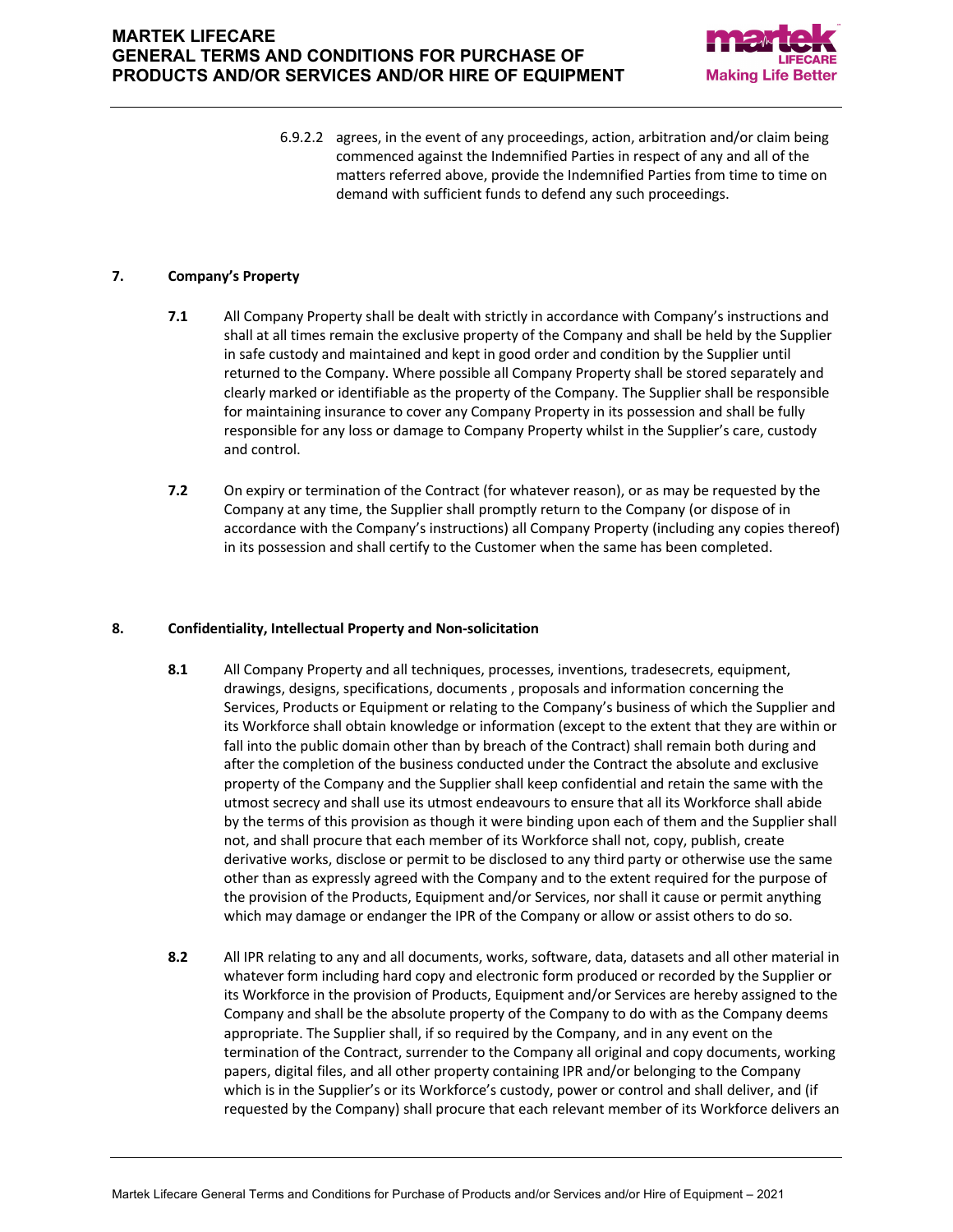

assignation, undertaking and waiver (in a form approved by the Company) to assign all IPR relating to any and all documents, works, software or data and all other material in whatever form including hard copy and electronic form produced or recorded by the Supplier or its Workforce (as the case may be) in the provision of the Products, Equipment and/or Services and to waive all rights in relation thereto.

- **8.3** The Supplier shall grant or procure the grant of an appropriate licence or sub-licence to the Company at no extra cost, of any third party IPR that is or may be incorporated or utilised in any work done by the Supplier for the Company under the Contract to enable the Company to make full use of any Products, Equipment or Services provided to the Company under the Contract (including enabling the Company to repair, update and maintain the Products or Equipment, and to sell or supply the Products or any part of the Products to the Company's customers).
- **8.4** Supplier hereby agrees and undertakes promptly at the request of the Company, but at its own cost, to do all such acts or deeds and execute all such documents as may be required by the Company to give effect to the provisions and intentions of this clause 8.
- **8.5** The Supplier hereby agrees that, during the term of the Contract and for a period of twelve (12) months after expiry or termination howsoever caused, he will not solicit the Company's staff who are known by the Supplier or by any member of Supplier's Workforce to have been employed or engaged in the performance of the Contract. For the purposes of this clause, 'solicit' means a direct or indirect attempt to induce such person to take an engagement with such party as an employee, director, sub-contractor or independent contractor provided that this clause shall not apply to any engagement as a result of a general advertisement or recruitment campaign.

## **9. Rejection and Termination**

- **9.1** Without prejudice to any other right or remedy which the Company may have, if any Services, Products or Equipment are not supplied in accordance with the Contract, or the Supplier fails to comply with any terms of the Contract, the Company may avail itself of any one or more of the following remedies at its discretion, whether or not part of the Services, Products or Equipment have been accepted by the Company:
	- 9.1.1 to terminate the Contract (in whole or in part) by notice in Writing, without any liability on the part of the Company;
	- 9.1.2 to reject any Products or Equipment (in whole or in part) and return them to the Supplier at the risk and cost of the Supplier and require a full refund for the Products or Equipment so returned, to be paid by the Supplier; or
	- 9.1.3 to refuse to accept deliveries of any further Products or Equipment and without any liability on the part of the Company.
- **9.2** The Company shall further be entitled to terminate the Contract forthwith by notice in Writing to the Supplier if: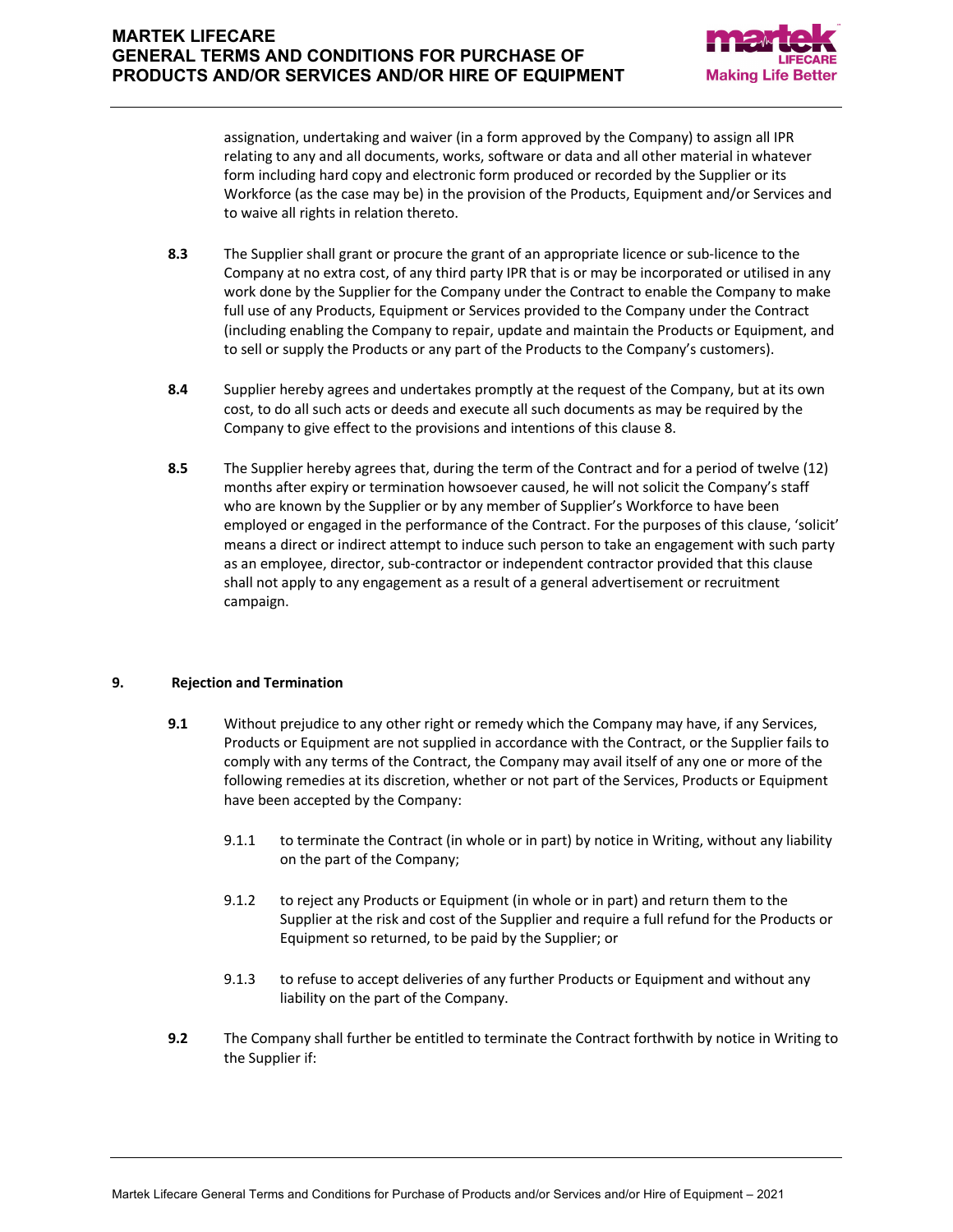

- 9.2.1 the Supplier makes any voluntary arrangement with its creditors or (being an individual or firm) becomes bankrupt or (being a company) becomes subject to an administration order or goes into liquidation (otherwise than for the purposes of solvent amalgamation or reconstruction); or
- 9.2.2 an encumbrancer takes possession, or a receiver is appointed, of any of the property or assets of the Supplier; or
- 9.2.3 the Supplier ceases or threatens to cease to carry on business;
- 9.2.4 where the Supplier is resident in a jurisdiction other than England and Wales, an event similar to any of those specified in the above sub-clauses occurs to or in relation to the Supplier; or
- 9.2.5 the Supplier undergoes a change of Control.
- **9.3** In the event of termination by the Company pursuant to clause 9.2 above then, without prejudice to any other right or remedy available to the Company, the Company shall be under no further obligations under the Contract and any sums already paid by the Company to the Supplier but not earned shall become repayable immediately notwithstanding any previous agreement or arrangement to the contrary and the Company shall be entitled to charge interest at the per annum rate of 2% above the base bank rate from time to time of HSBC Bank PLC from the time of such cancellation or suspension on any sums owed by the Supplier to the Company until the Company receives payment in full.
- **9.4** Notwithstanding the foregoing, the Company may terminate the Contract for convenience at any time with immediate effect by notice in writing to the Supplier. Upon such notification from the Company, the Supplier shall cease all work and use all reasonable efforts to effect cancellation of any commitments or orders placed by it in connection with the Contract. Subject to the Supplier using all reasonable endeavours to minimise and mitigate any costs incurred and, where requested by the Company, reuse any materials or work performed, the Company will pay the Supplier for any reasonably justified direct out of pocket costs and expenses (relating to materials used and work executed in accordance with the Company's instructions prior to the notice of termination) provided that the Supplier: (i) notifies the Company within five (5) working days of the Company's notice of termination the amount to which it claims it is entitled in accordance with the foregoing; (ii) makes available to the Company all materials and work for which it is seeking payment; and (iii) shall provide such written evidence to substantiate any claim for costs incurred as the Company may reasonably request. The amount payable to the Supplier (if any) will be agreed between the Parties and any payment due to the Supplier shall be paid to the Supplier in accordance with the payment terms set out in the Contract In no circumstances shall these costs exceed the Contract price.

### **10. Compliance with Applicable Laws**

**10.1** The Supplier shall at all times relating to performance of the Contract comply with all Applicable Laws and the Mandatory Policies. In addition to the generality of the foregoing, the Supplier shall also comply the requirements of this clause 10, as set out below.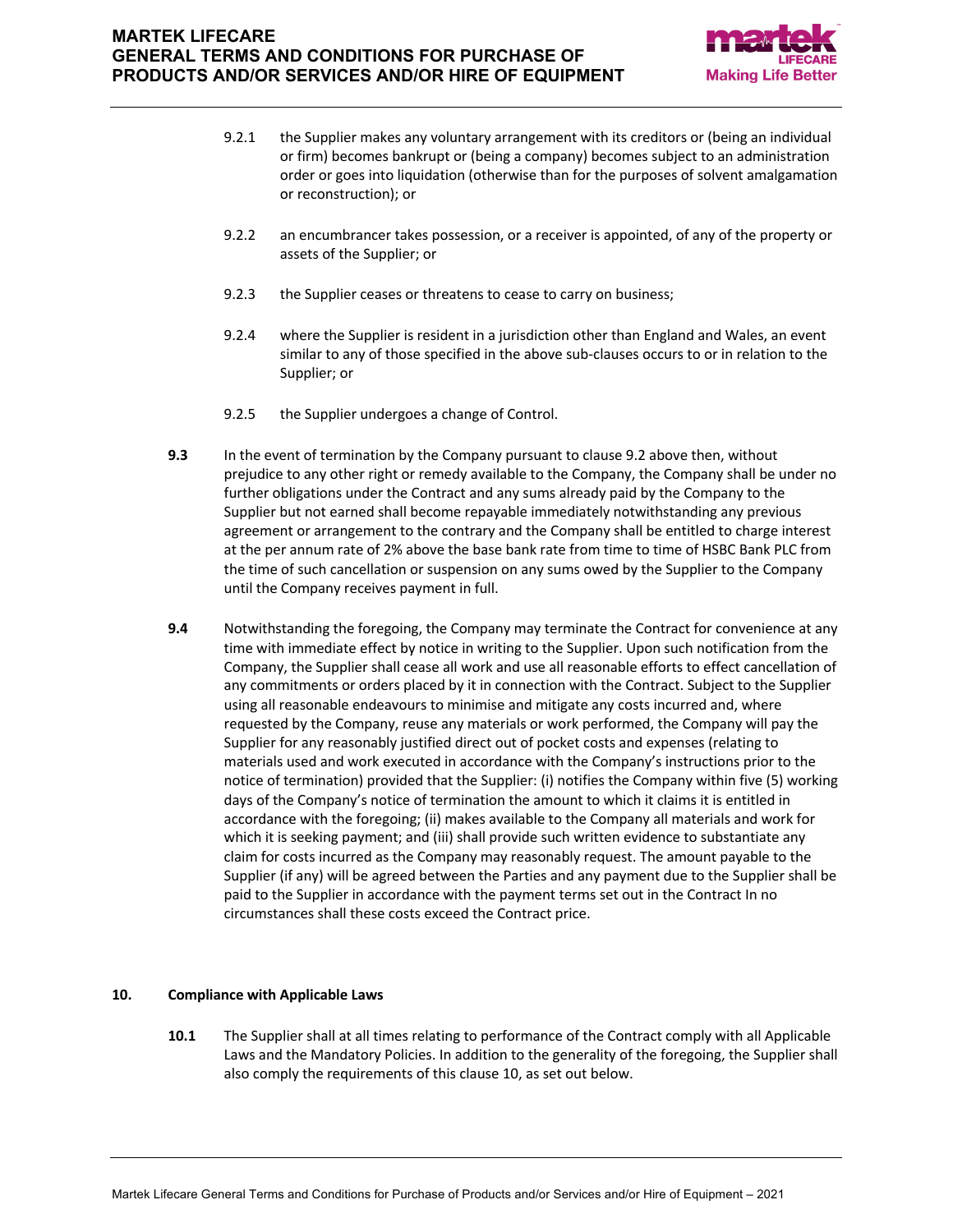

- **10.2** Anti-Bribery and Corruption. The Supplier shall:
	- 10.2.1 comply, and shall procure that each of its suppliers and subcontractors, and the members of its and their Workforces shall comply, with all applicable laws, statutes, regulations, and codes relating to anti-bribery and anti-corruption including the Bribery Act 2010;
	- 10.2.2 not engage in any activity, practice or conduct which would constitute an offence under sections 1, 2 or 6 of the Bribery Act 2010 if such activity, practice or conduct had been carried out in the UK;
	- 10.2.3 have and shall maintain in place throughout the term of the Contract its own policies and procedures, including adequate procedures under the Bribery Act 2010, to ensure its compliance with clauses 10.2.1 and 10.2.2 and will enforce them where appropriate;
	- 10.2.4 promptly report to the Company any request or demand for any undue financial or other advantage of any kind received by the Supplier in connection with the performance of the Contract;
	- 10.2.5 immediately notify the Company in writing if a foreign public official becomes an officer or employee of the Supplier or acquires a direct or indirect interest in the Supplier (and the Supplier warrants that it has no foreign public officials as officers, employees or direct or indirect owners at the date of the Contract); and
	- 10.2.6 ensure that any person associated with the Supplier who is providing Products or Services, or hiring Equipment in connection with the Contract does so only on the basis of a written contract which imposes on and secures from such person terms equivalent to those imposed on the Supplier in this sub-clause 10.2.
- **10.3** Modern Slavery. The Supplier shall:
	- 10.3.1 comply, and shall procure that each of its suppliers and subcontractors, and the members of its and their Workforces, shall comply with all applicable laws, statutes, regulations and codes relating to slavery, servitude, forced or compulsory labour and human trafficking including the Modern Slavery Act 2015;
	- 10.3.2 undertake not to purchase any resource, materials or products from producers, suppliers or manufacturers using forced or compulsory labour in its operations or practices;
	- 10.3.3 have and shall maintain in place throughout the term of the Contract its own policies and procedures to ensure its compliance with clauses 10.3.1 and 10.3.2 and will enforce them where appropriate;
	- 10.3.4 immediately notify the Company in writing if it becomes aware of any breach or alleged breach of this clause within its supply chain (and the Supplier warrants that has not been convicted of any offence involving slavery and human trafficking and, having made reasonable enquiries, to the best of its knowledge none of its suppliers or subcontractors or its or their Workforce or direct or indirect owners at the date of the Contract have been or are the subject or any investigation, enquiry or enforcement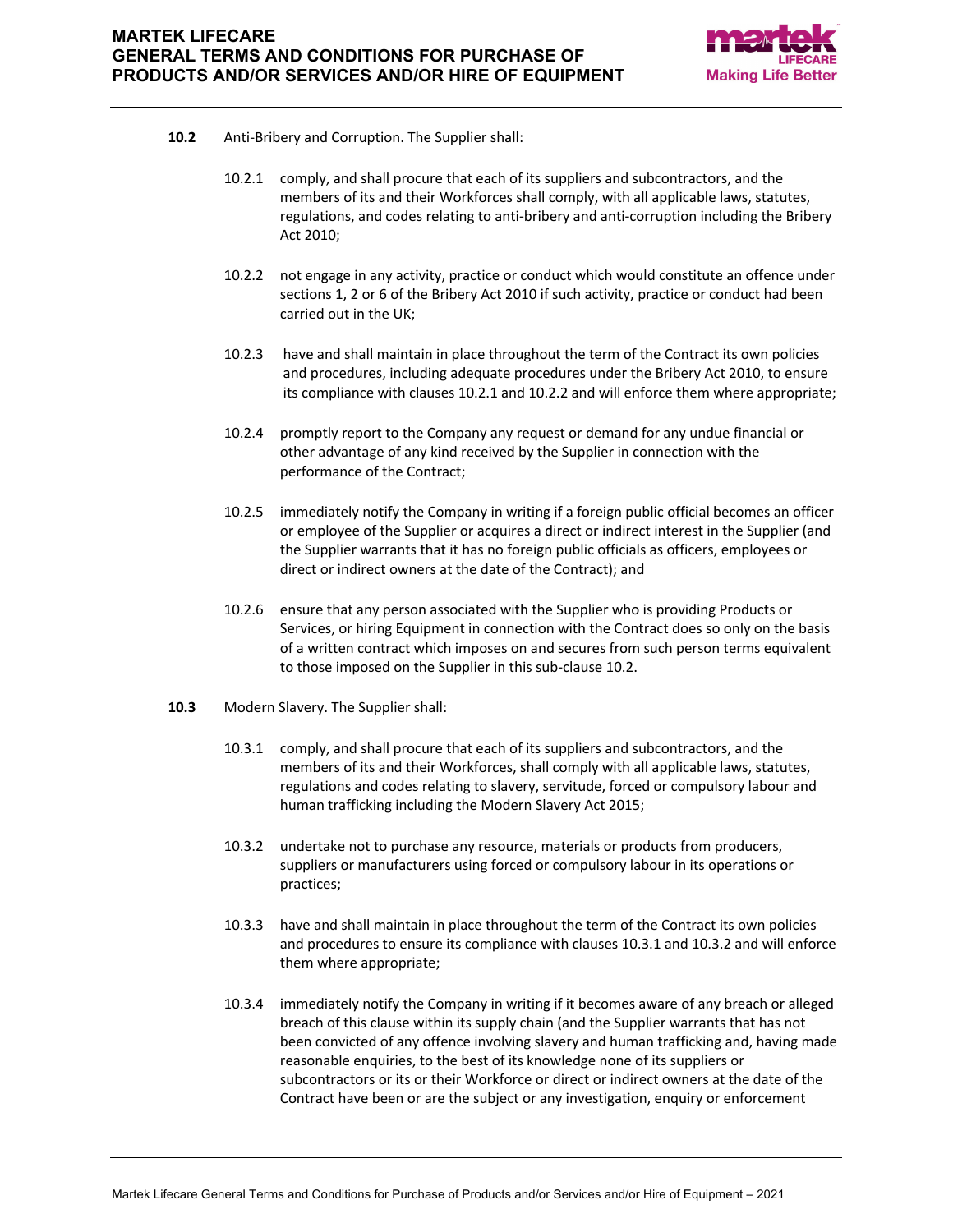

proceedings by any governmental, administrative or regulatory body regarding an offence or alleged offence of or in connection with slavery and human trafficking); and

- 10.3.**5** ensure that any person associated with the Supplier who is providing Products or Services, or hiring Equipment in connection with the Contract does so only on the basis of a written contract which imposes on and secures from such person terms equivalent to those imposed on the Supplier in this sub-clause 10.3.
- **10.4** Tax Evasion. The Supplier shall:
	- 10.4.1 comply, and shall procure that each of its suppliers and subcontractors, and the members of its and their Workforces, shall comply with all applicable laws, statutes, regulations and codes relating to tax evasion including the Criminal Finances Act 2017;
	- 10.4.2 undertake not to engage in any activity, practice or conduct which would constitute either: (i) a UK tax evasion facilitation offence under section 45(5) of the Criminal Finances Act 2017; or (ii) a foreign tax evasion facilitation offence under section 46(6) of the Criminal Finances Act 2017;
	- 10.4.3 have and shall maintain in place throughout the term of the Contract its own policies and procedures to ensure its compliance with clauses 10.4.1 and 10.4.2 and will enforce them where appropriate;
	- 10.4.4 immediately notify the Customer in writing if it becomes aware of any request or demand from a third party to facilitate the evasion of tax within the meaning of Part 3 of the Criminal Finances Act 2017, in connection with the Contract; and
	- 10.4.5 ensure that any person associated with the Supplier who is providing Products or Services, or hiring Equipment in connection with the Contract does so only on the basis of a written contract which imposes on and secures from such person terms equivalent to those imposed on the Supplier in this sub-clause 10.4.

## **11. Quality Assurance**

- **11.1** Supplier shall ensure that at all times it has and maintains all the licences, permissions, authorisations, consents and permits that it needs to carry out its obligations under the Contract in respect of the Products, Equipment and/or Services and will provide evidence of the same to the Company upon written request by the Company.
- **11.2** Supplier shall supply free of charge to the Company any applicable conformity certificates or other quality control or regulatory documents including on request test certificates/reports as required by any Applicable Law, as set out in the Contract and any further documents and assistance in relation to the same as the Company reasonably requires. The Supplier shall retain all supporting documentation in accordance with the requirements of Applicable Laws.
- **11.3** Supplier shall supply free of charge to the Company any applicable service bulletin, notice or maintenance instruction applicable to the safe use, installation or safety of the Products or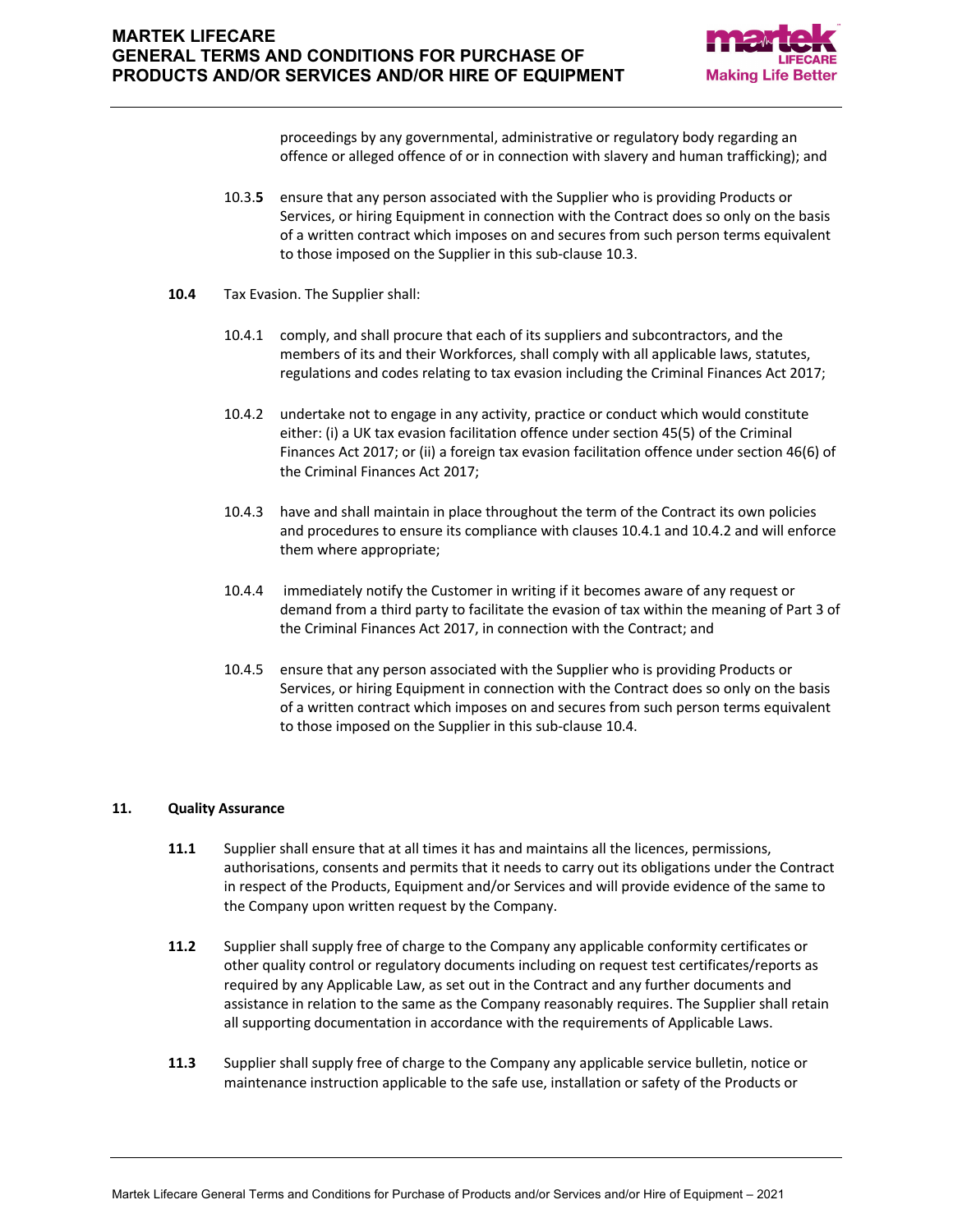

Equipment, including any such bulletin, instruction or notice required by Applicable Laws and shall ensure the Company is in possession of the latest issue of such information at all times.

- **11.4** Specifications for materials referred to in the Contract are deemed to refer to the latest issues of specifications, drawings and other technical documents. It is the responsibility of the Supplier to ensure that the Products and Equipment supplied are in conformity with the latest documents issued.
- **11.5** All Product with a restricted shelf life shall have a minimum of 75% of its shelf life remaining at the delivery to the Company unless the Company expressly approves otherwise in writing. Upon delivery of the Product, Supplier will, provide a copy of the certification from the original manufacturer, with written proof of the date of manufacture and shelf life or expiry date.
- **11.6** Should the Supplier become aware of or suspect that it has supplied Product and/or Equipment that does not comply with any quality requirements as required under the Contract (including but not limited to those set out in clause 6.1 above), the Supplier shall as soon as practicable notify the Company in writing. The Supplier shall provide documentation that authenticates the affected Products and/or Equipment and, where applicable, provide traceability of the sourcing route. Notwithstanding any other remedy available to the Company, the Supplier shall support the Company in any investigation of any suspected defective or counterfeit Product and/or Equipment and provide all assistance that the Company may reasonably request.
- **11.7** The Supplier shall promptly keep the Company informed of any matter of which it is or reasonably should, as supplier of the Products or Equipment, be aware relating to the storage, transportation, handling, assembly or use of the Products or Equipment by the Company (including legislation or advice from responsible or professional or legal bodies in respect of raw materials used in the manufacture of the Products) and the actions it has taken or proposes to take and those that the Company should take in relation to such matters.

### **12. Export Controls and Sanctions**

- **12.1** Supplier shall comply with all Export Controls and Sanctions Laws and shall not do anything, which would cause the Company to be in breach of any Export Controls and Sanctions Laws.
- **12.2** Supplier shall notify Company in writing at the time the Contract is formed, as well as when any changes occur or subsequent information is received by the Supplier, where the Products or Equipment (or any part thereof) are subject to Export Controls and Sanctions Laws or require a licence or any other authorisation in order to import or export pursuant to Export Controls and Sanctions Laws.
- **12.3** The Supplier represents and warrants that it will:
	- 12.3.1 provide all information about the Products and/or Equipment, including, where relevant, information regarding constituent parts thereof that may be necessary for the Company's compliance with all Export Controls and Sanctions Laws;
	- 12.3.2 notify the Company immediately in writing of any change to the export control information provided to the Company by the Supplier;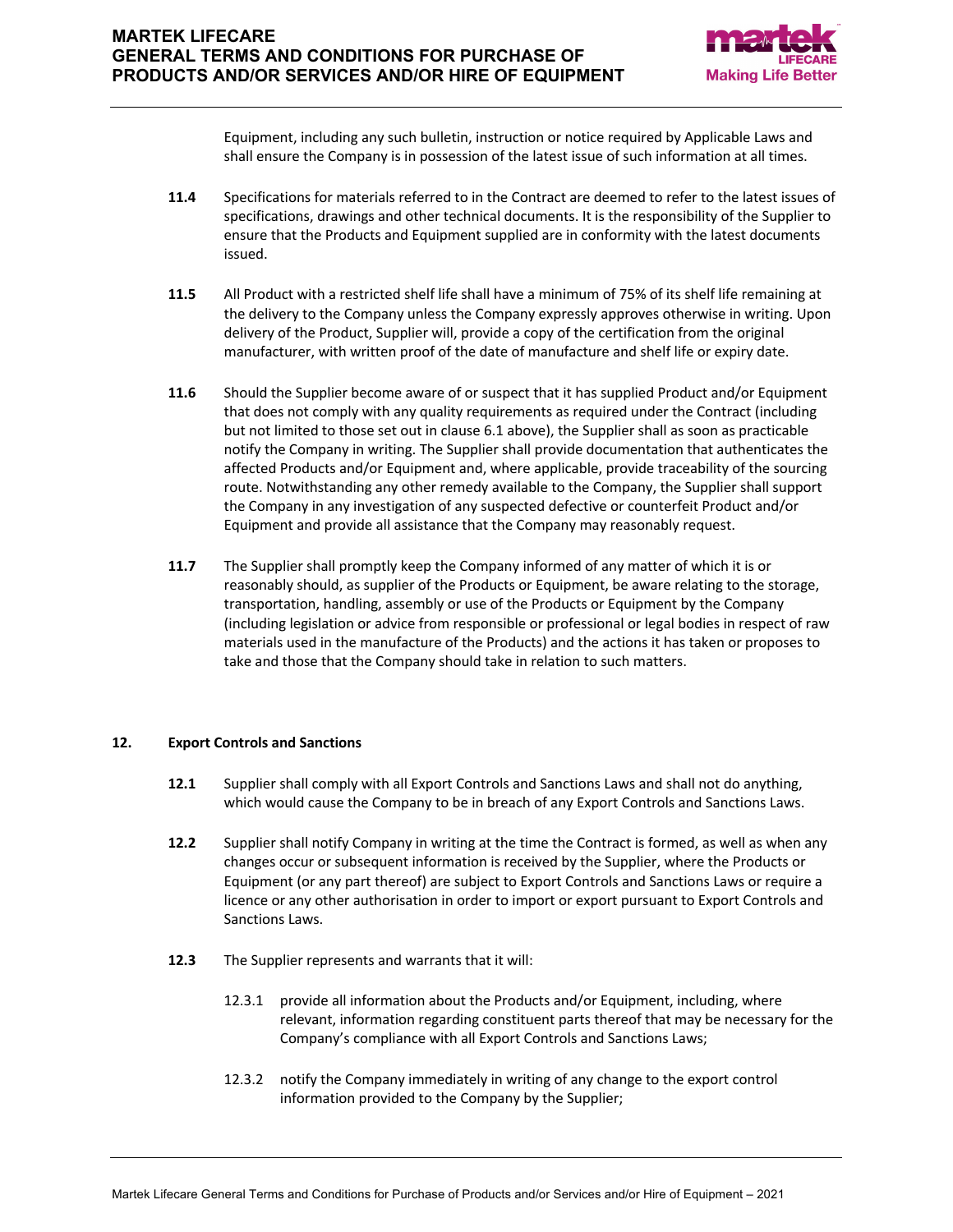

- 12.3.3 supply the Company with copies of any licenses, agreements or other authorisations relating to the Products and/or Equipment immediately on demand by the Company;
- 12.3.4 immediately notify the Company if the Supplier becomes identified either individually or collectively of denied, debarred, embargoed, blocked, prohibited, specially designated, sanctioned or otherwise ineligible parties maintained by any government or international organisation or if the Supplier's export privileges, licenses, agreements or other authorisations are otherwise denied, suspended or revoked in whole or in part by any government entity or agency.
- **12.4** The Company shall not be obliged to perform any obligation under the Contract and shall have the right to terminate the Contract, without being liable for any damages or costs of any kind, if, in the Company's sole discretion, it determines that such performance in full or part may be in violation of any Export Controls and Sanctions Laws.

### **13. Data Protection**

- **13.1** The Parties acknowledge that it is not intended that any Personal Data shall be processed under the Contract, or in the provision of the Products, Services or hire of Equipment. Nonetheless, each Party shall, at its own expense, ensure that it complies with and ensure that it reasonably assists the other Party to comply with the requirements of Data Protection Laws where relevant and applicable.
- **13.2** The Parties shall notify each other immediately if it considers that any requirements of the Data Protection Laws have been infringed in relation to the Contract.
- **13.3** Should it be required that Personal Data is processed under the Contract or in the provision of the Products, Services or hire of Equipment, the Parties shall enter into a separate data processing agreement detailing the Parties' respective obligations in accordance with the requirements of the Data Protection Laws.
- **13.4** For the purposes of this clause, "processed" and "Personal Data" shall have the meanings as per Data Protection Laws.

### **14. Insurance**

- **14.1** The Supplier shall, at its own cost, effect and keep in place with reputable insurers such insurance policies as are appropriate and adequate having regard to its obligations and liabilities under the Contract including, as a minimum and unless expressly set out otherwise in the Purchase Order:
	- 14.1.1 employer's liability insurance (or local equivalent) as required by Applicable Laws;
	- 14.1.2 public liability insurance with a minimum cover of £5,000,000 per claim;
	- 14.1.3 products liability insurance with a minimum cover of £5,000,000 per claim; and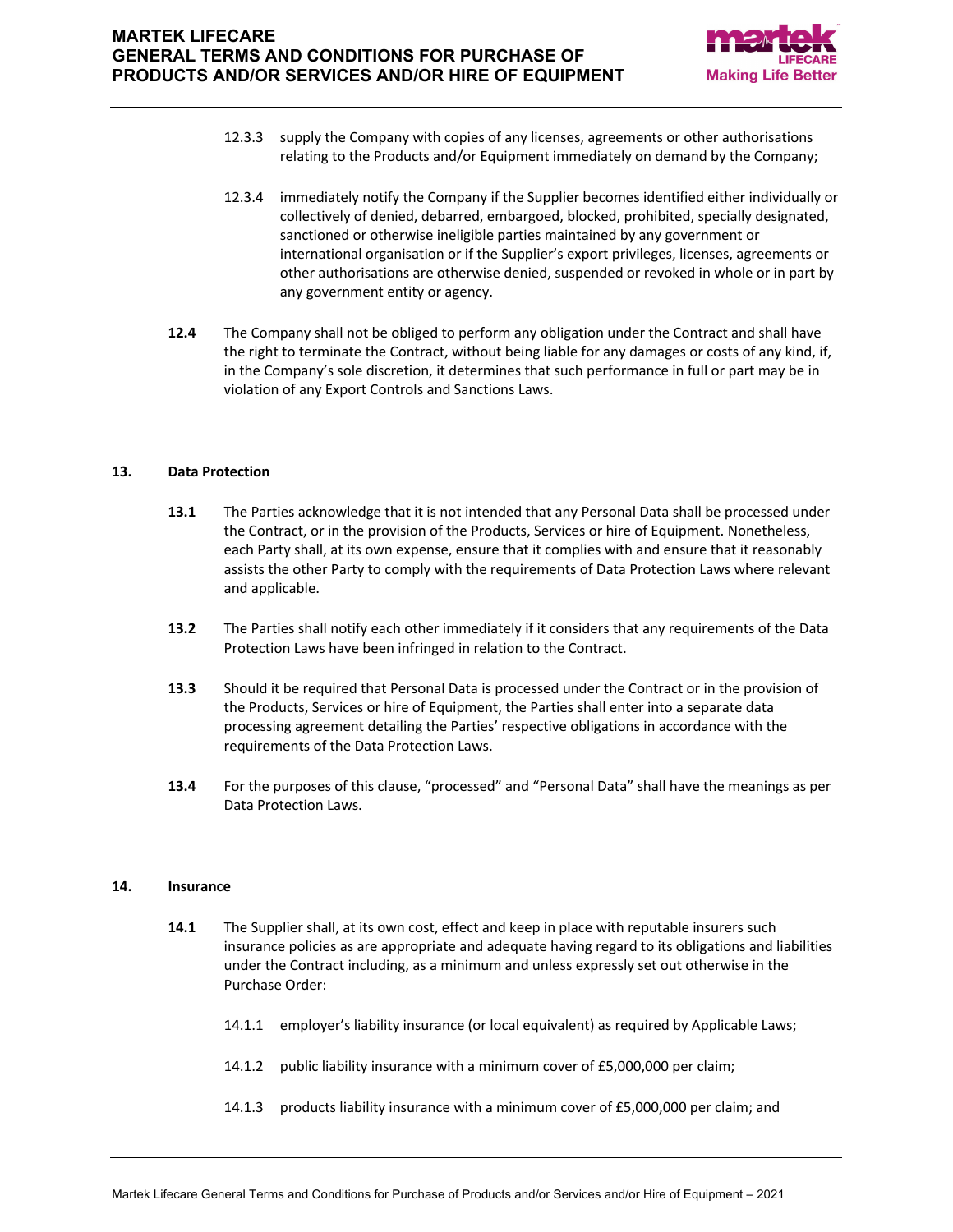

- 14.1.4 professional indemnity insurance with a minimum cover of £2,000,000 per claim (for Services which include design, advice and/or consultancy services).
- **14.2** The Supplier shall on the written request of the Company from time to time provide the Company with reasonable details of the insurance maintained in force in accordance with this clause 14, and, on the renewal of each policy, the Supplier shall send a copy of the premium receipt to the Company when requested to do so in writing by the Company.
- **14.3** The Supplier shall do nothing to invalidate any of the policies maintained in force in accordance with this clause 14.
- **14.4** To the extent applicable, the Supplier shall ensure that its insurance policies contain standard waiver of subrogation and indemnity to principal protection to the extent of the liabilities assumed by the Supplier under the Contract.

### **15. Force Majeure**

- **15.1** The Company shall not be liable to the Supplier or be deemed to be in breach of the Contract by reason of any delay in performing, or any failure to perform, any of the Company's obligations due to any cause beyond the Company's reasonable control including:
	- 15.1.1 act of God, storm, flood, tempest or other weather conditions, explosion, fire or accident;
	- 15.1.2 war or threat of war, civil war, hostilities, sabotage, insurrection, riot or civil disturbance, or requisition;
	- 15.1.3 Governmental or local authority acts, restrictions, regulations, bye-laws, prohibitions or measures of any kind;
	- 15.1.4 import or export regulations or embargoes;
	- 15.1.5 strikes, lock-outs or other industrial actions or trade disputes whether involving employees of the Company or of a third party;
	- 15.1.6 failure or breakdown in equipment or machinery from power failure or other external causes;
	- 15.1.7 pandemics and epidemics.

### **16. Notices**

**16.1** Any notice required to be given by either Party under the Contract shall be delivered or sent by pre-paid first class recorded delivery letter addressed to the registered office of the party to be served or to such other place as may be designated by the other Party for the purpose of service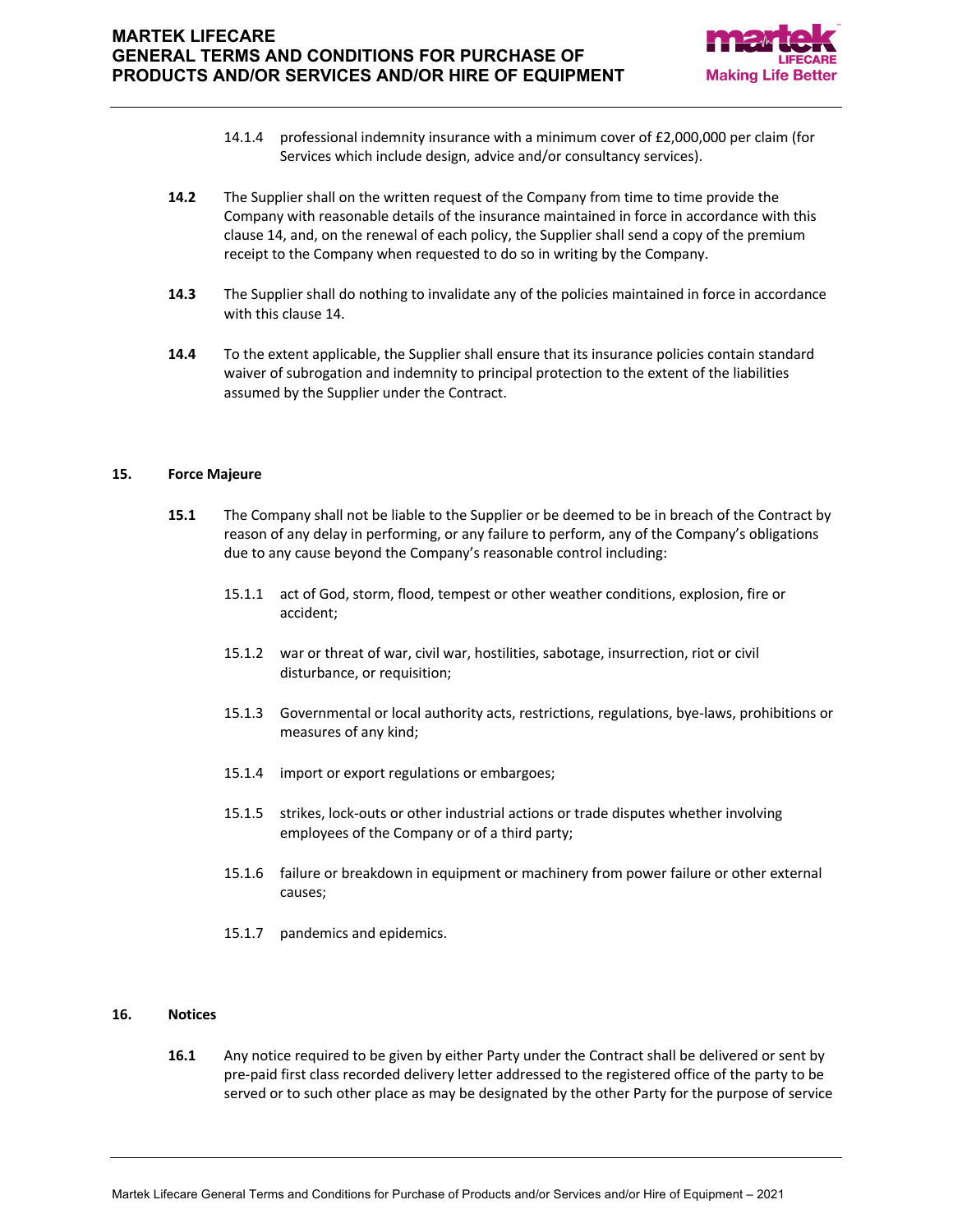

and shall be deemed to have been served in the case of a notice delivered by hand, when delivered, in the case of a letter, forty-eight (48) hours after the time of posting.

### **17. Record Keeping and Audit**

- **17.1** The Supplier shall maintain complete and accurate records of all work performed under the Contract and in relation to the supply of the Products, Equipment and/or the provision of the Services.
- **17.2** The Supplier shall permit the Company and nominated third parties to access the facilities from which the Supplier provides the Products, Equipment and/or Services on written notice as may be reasonably required in order to:
	- 17.2.1 Fulfil any request by any regulator and/or ensure compliance with any legal or regulatory requirement to applicable to the Company;
	- 17.2.2 identify suspected fraud or bribes;
	- 17.2.3 verify that the Products, Equipment and/or Services have been or are being supplied in accordance with the Contract.

### **18. General**

- **18.1** Assignment and other dealings. The Supplier shall not assign, transfer or sub-contract the Contract or any benefit, interest, right or obligation under the Contract, without the prior agreement of the Company in Writing.
- **18.2** Liens. The Supplier shall not exercise any right of lien, general or otherwise and howsoever arising, over any Products or any Company Property in the Supplier's possession, in respect of any sums owed by the Company to the Supplier under the Contract or otherwise.
- **18.3** Variations. No amendment or variation to the Contract shall be effective unless it is in writing, refers specifically to the Contract and is signed by a duly authorised representative of each of the Parties to the Contract.
- **18.4** No Partnership. Nothing in the Contract shall create, or be deemed to create, a partnership or joint venture or relationship of employer and employee or principal and agent between the parties and no employee of the Supplier shall be deemed to be or have become an employee of the Company.
- **18.5** Third Party Rights. No person who is not a party to the Contract (including any employee, officer, agent, representative or subcontractor of either party) shall have the right (whether under the Contracts (Rights of Third Parties) Act 1999 or otherwise) to enforce any part of the Contract which expressly or by implication confers a benefit on that person without the express prior agreement in writing of the Parties.